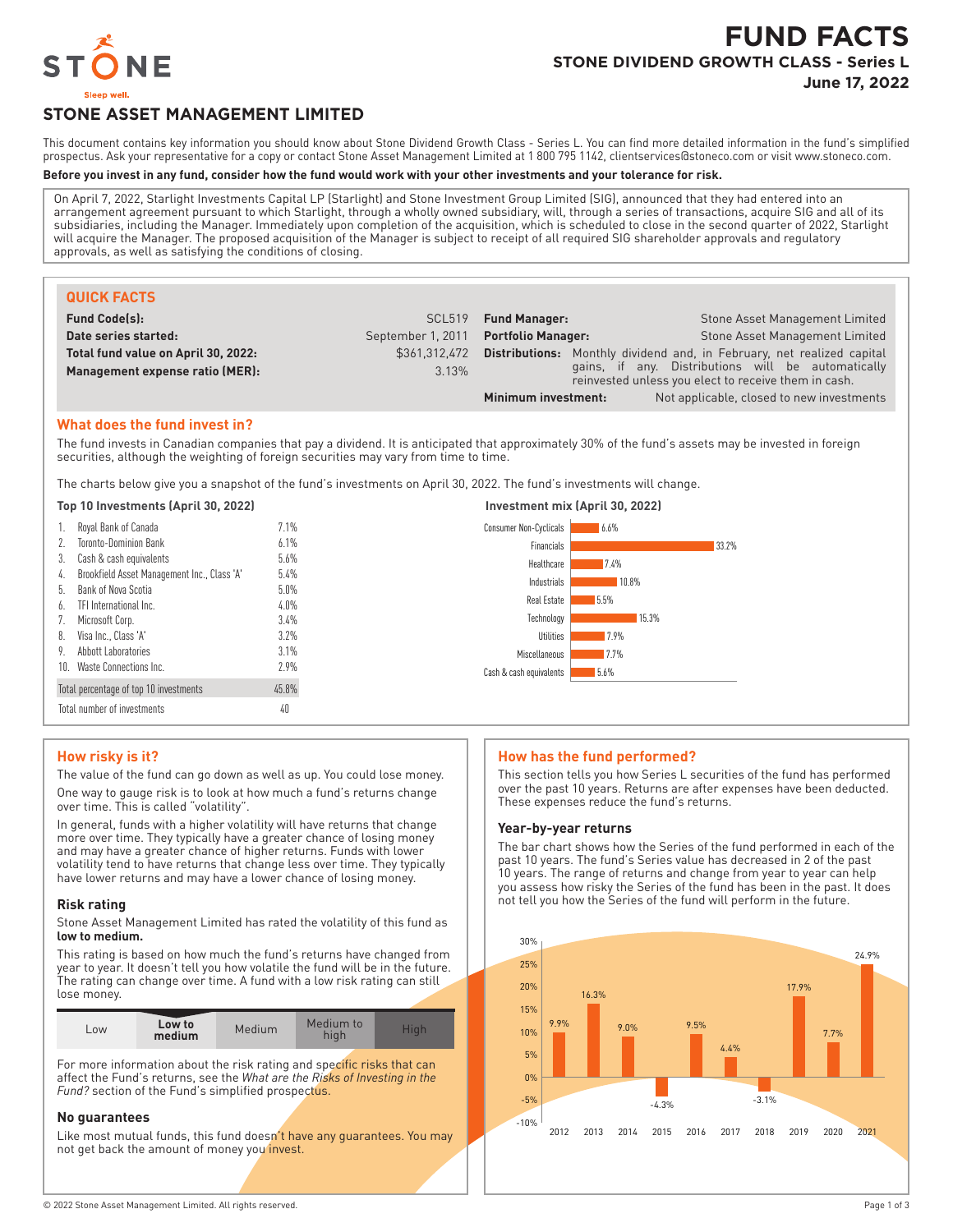

#### **Best and worst 3-month returns**

This table shows the best and worst returns for Series L securities of the fund in a 3-month period over the past 10 years. The best and worst 3-month returns could be higher or lower in the future. Consider how much of a loss you could afford to take in a short period of time.

|                    | Return    | 3 months ending | If you invested \$1,000 at the beginning of the period |
|--------------------|-----------|-----------------|--------------------------------------------------------|
| <b>Best return</b> | 10.54%    | June 30, 2020   | Your investment would rise to \$1.105.40.              |
| Worst return       | $-12.59%$ | March 31, 2020  | Your investment would drop to \$874.10.                |

#### **Average return**

The annual compound return of the Series of the fund was approximately 7.6% over the past 10 years. If you had invested \$1,000 in the Series of the fund 10 years ago, your investment would now be worth \$2,074.00.

### **Who is this fund for?**

#### **This fund is suitable for investors:**

- Seeking capital growth and dividends
- With a mid-term to long-term investment horizon with a low to medium risk tolerance

This fund may not be suitable for investors with a short-term investment horizon.

#### **A word about tax**

In general, you'll have to pay income tax on any money you make on a fund. How much you pay depends on the tax laws where you live and whether or not you hold the fund in a registered plan such as a Registered Retirement Savings Plan or a Tax-Free Savings Account. Keep in mind that if you hold your fund in a non-registered account, fund distributions are included in your taxable income, whether you get them in cash or have them reinvested. Switches of shares between classes of shares of a mutual fund

corporation, including the Corporate Funds, will result in a taxable disposition of those shares at their market value. Such disposition may result in a capital gain or capital loss for you.

#### **How much does it cost?**

The following tables show the fees and expenses you could pay to buy, own and sell Series L securities of the fund.

The fees and expenses – including any commissions – can vary among series of a fund and among funds. Higher commissions can influence representatives to recommend one investment over another. Ask about other funds and investments that may be suitable for you at a lower cost.

#### **1. Sales charges**

Series L is the low load sales charge option.

| <b>Sales charge option</b> |                                                                                                  | What you pay |                                                                                                        | <b>How it works</b>                                                                                                                                                                                                                                                                                                                                                                                    |
|----------------------------|--------------------------------------------------------------------------------------------------|--------------|--------------------------------------------------------------------------------------------------------|--------------------------------------------------------------------------------------------------------------------------------------------------------------------------------------------------------------------------------------------------------------------------------------------------------------------------------------------------------------------------------------------------------|
|                            | in percent $(\%)$                                                                                |              | in dollars (\$)                                                                                        |                                                                                                                                                                                                                                                                                                                                                                                                        |
| Low load sales<br>charge   | If you sell within:<br>year of buying:<br>2 years of buying:<br>3 years of buying:<br>Thereafter | Nil          | \$0 to \$40 when you<br>$4.00\%$ sell securities with<br>3.00% an original cost of<br>$2.00\%$ \$1,000 | When you buy the fund, Stone pays your representative's firm a commission of<br>$3\%$ .<br>When you sell your investment, you may be charged a redemption fee.<br>The amount you pay is based on what you paid for the securities and the date<br>you purchased the securities.<br>• You can switch to Series L securities of other Stone funds at any time without<br>paying a deferred sales charge. |